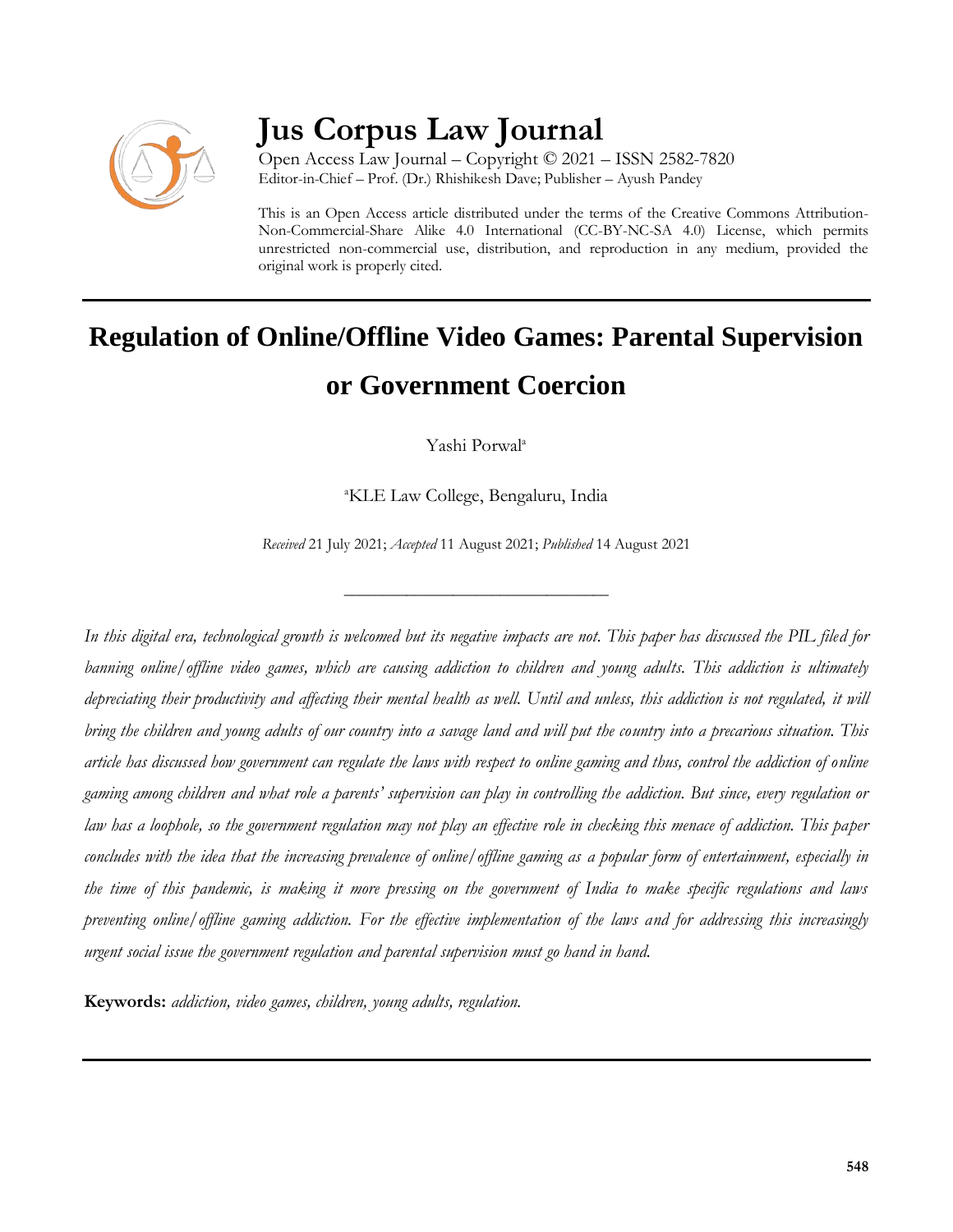### **INTRODUCTION**

 $\overline{\phantom{a}}$ 

The COVID-19 pandemic has influenced our lives in many ways. For instance, the mode of education of students and how an individual chooses to spend his time. This pandemic has caused widespread schools/colleges closures and students across the country have been given the alternative to study online. But in this present digital age, technological advancements have given us a sterling benefit i.e., the "internet", in which every source of information or entertainment is just a click away and so has the video games. One can play video games online or can download them and play offline.

As many countries have imposed restrictions on the movement of people and are encouraged to stay at home, as a part of efforts to reduce coronavirus cases. But these restrictions have a great impact on the lifestyles of people and their mental health. Hence, to look after mental health, WHO has recommended playing video games as a part of the #HealthyAtHome campaign.<sup>1</sup> But excessive engagement in these videos games, especially in the case of children and youth, may result in Internet Gaming Disorder (IGD). Therefore, balancing the time spent in gaming is paramount. In light of the same, there is a need for immediate attention to discuss the modes of balancing. The government regulation and ban of video games would serve the best interest or it is the eyes or ears of parents of the children that should decide what is in the best interests of their children.

#### **E.Martin Jayakumar v. Union of India and Ors. (W.P. No. 13600 of 2021)**

Recently, a Public Interest Litigation was filed in the High Court of Judicature at Madras on July 1, 2021, by Advocate E.Martin Jayakumar, seeking a ban on all Online and Offline video Games that children and young adults are currently addicted to.

This petition was filed under Article 226 of the Constitution of India for the issuance of the Writ of Mandamus directing the respondents (Government of India) to ban all Online and Offline Video games. The petitioner also insisted upon a mechanism to track devices such as

<sup>&</sup>lt;sup>1</sup> World Health Organisation, '#Healthyathome' (*Who.int*) [<https://www.who.int/campaigns/connecting-the](https://www.who.int/campaigns/connecting-the-world-to-combat-coronavirus/healthyathome/healthyathome---mental-health)[world-to-combat-coronavirus/healthyathome/healthyathome---mental-health>](https://www.who.int/campaigns/connecting-the-world-to-combat-coronavirus/healthyathome/healthyathome---mental-health) accessed 09 July 2021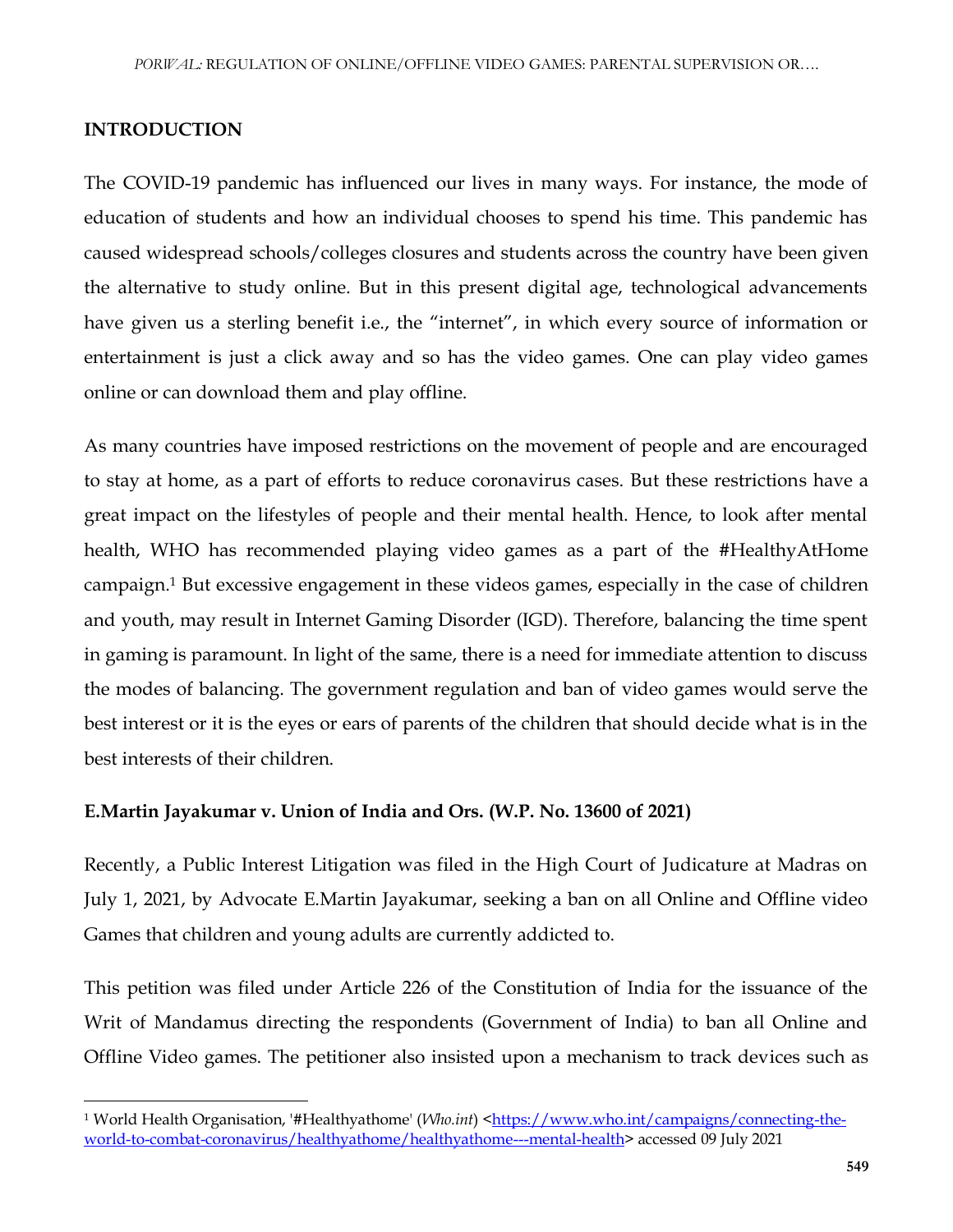mobiles, laptops, Personal Computers, etc. that are used for attending Online Classes and playing video games. The petitioner complained of the Online Business enterprises preying on the children and young adults proffering a variety of games that are addictive.

The petitioner said that since mobile phones have completely taken over our lives and the children and minors ask for these mobile phones earnestly and thus obtain them; they are enticed by unscrupulous business enterprises. Especially in the time of this pandemic, when there is lockdown and schools and education institutions are closed, many children and young adults are addicted to online and offline video games. He perceived the addiction to be devastating and life-threatening too because it destroys the career-building phase of children and young adults and might even lead to suicidal tendencies among them. Also, there could be issues like, extreme anger against parents and elders, who are seeking to check the habit.

The Madras High Court said that there is no doubt that children and young adults are addicted to mobile phones and video games all the time these days. But it is for the elected executive, not the court to address the psychological issues that are faced by children and young adults due to the addiction to Online and Offline video games.

The First Division Bench of Chief Justice Sanjib Banerjee and Justice Senthilkumar Ramamoorthy, while declining to entertain this PIL wrote, "It is only upon the failure of the executive to act and thereupon, the court, perceiving the matter a danger to society, ought to step in." The Bench however warned that the Courts cannot impose the personal sense of morality upon such matters of public interest by observing, "However, even constitutional courts should be slow in entering into such matters on the personal sense of morality of the individual complainant or of the Judge or Judges concerned." Agreeing with this concern of the petitioner over the growing menace of the children and young adults being addicted to mobile phones, the judges wrote,

"Oftentimes, a family could be together and sitting at a table but each member would be using the phone even to describe the dish that he may be having or the quality of the food at the moment." The Bench, while disposing of the PIL, opined that the issue on hand required a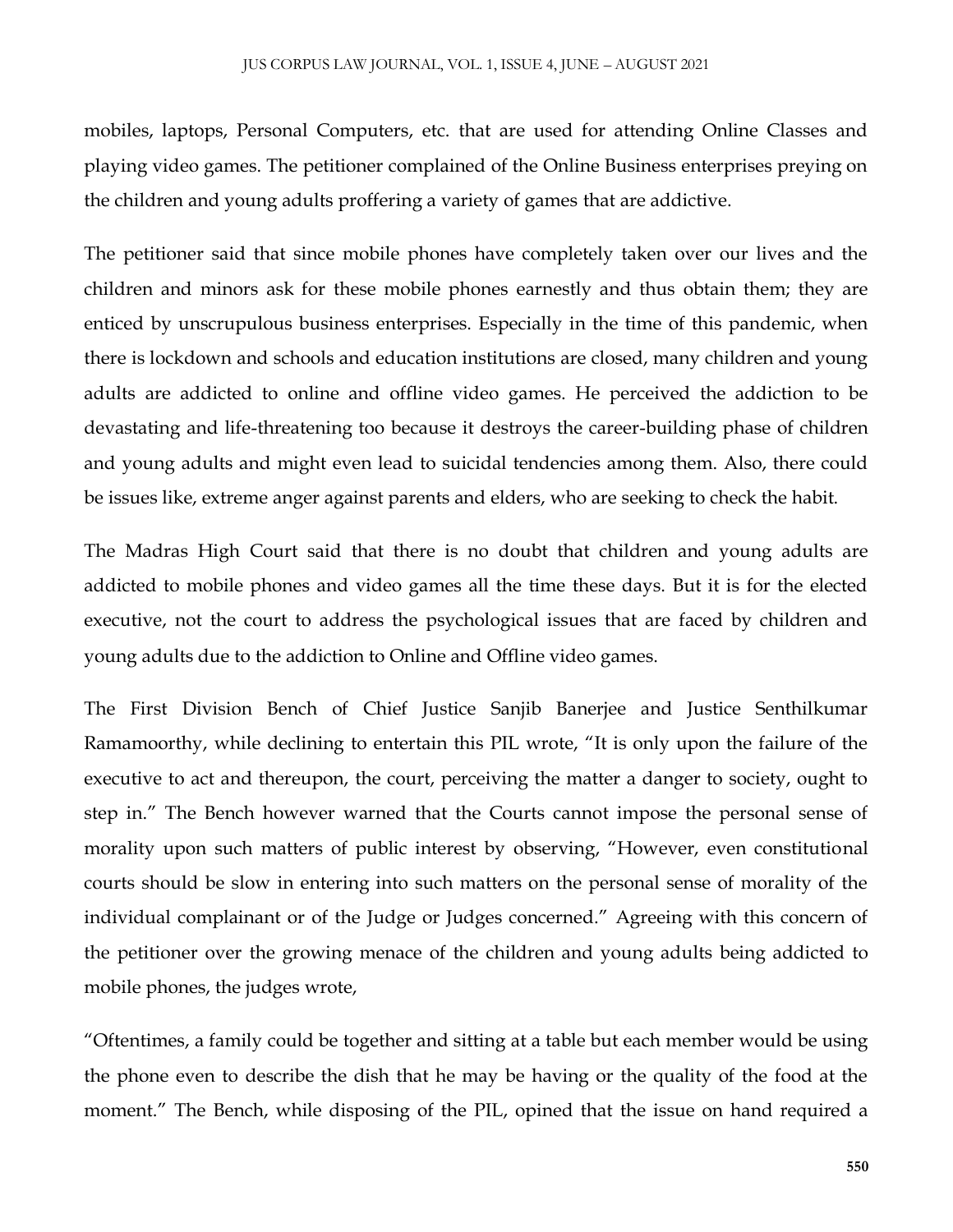more substantial and studied policy decision to be taken off by the executive than what could be possible before any court. The judges permitted the petitioner to make representations to the Union Ministry of Women and Child Development, in addition to the State Government within four weeks and ordered that such representations must be disposed of within eight weeks.<sup>2</sup>

## **CAN GOVERNMENT REGULATE THE ADDICTION OF VIDEO GAMES AMONG CHILDREN BY LEGISLATION?**

There is no such statutory provision in India, that regulates the addiction of video games among children and young adults. Nevertheless, there are some laws for the regulation of the content of video games in India. As the creation of video games comes under the freedom of expression, so they can be regulated by Article 19 of the Constitution of India which guarantees that all citizens have the fundamental right to speech and expression and under Article 19(1)(g), the gaming companies have a right to conduct or practice their business. However, video games can be restricted in the interest of decency and morality.<sup>3</sup>

Also, the government could regulate or censor the content of video games, that are slacking off the welfare of the children, under Article 39(f) of the Constitution of India. This Directive Principle of State Policy provides children are given opportunities and facilities to develop in a healthy manner and conditions of freedom and dignity and that childhood and youth are protected against exploitation and moral and material abandonment.<sup>4</sup>

Section 293 of the Indian Penal Code deals with the sale of 'obscene objects' to persons who are under the age of 20 years. When the 'obscene objects' are interpreted in a wider sense, the sector of video games can come in its ambit. The punishment for this is imprisonment for a term which may extend to three years and a fine which may extend to Rs.2000/-. Similarly,

 $\overline{a}$ 

<sup>2</sup> Aaratrika, 'No Doubt Children are Addicted to Online Games but Court cannot impose Personal Sense of Morality: Madras High Court' (Livelaw.in, 2021) [<https://livelaw.in/news-updates/madras-high-court-ban-on](https://livelaw.in/news-updates/madras-high-court-ban-on-all-online-and-offline-video-games-that-children-and-young-adults-morality-176673)[all-online-and-offline-video-games-that-children-and-young-adults-morality-176673>](https://livelaw.in/news-updates/madras-high-court-ban-on-all-online-and-offline-video-games-that-children-and-young-adults-morality-176673) accessed 11 July 2021 <sup>3</sup> Aaroha Kulkarni, 'Victims of the Virtual Vortex: Regulation the Video Game Industry in India' (2020) 7 RMLNLU Law Journal

<sup>4</sup> Constitution of India, art 39(f)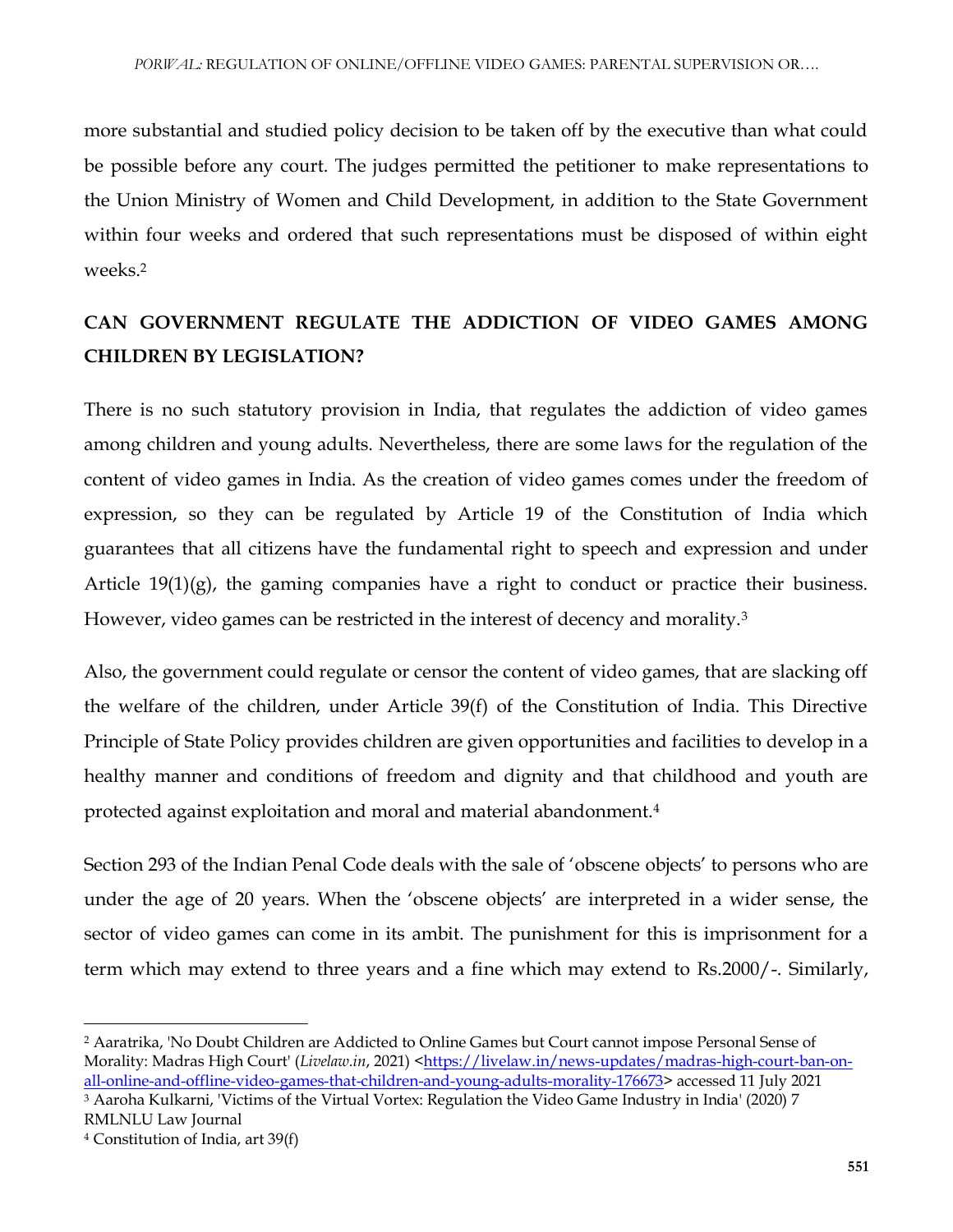Section 67A of the Information Technology Act, 2000 provides that any material in electronic form, which contains sexual act or conduct, shall be punished with imprisonment which may extend to five years, and a fine which may extend to ten lakhs rupees. The Indecent Representation of Women (Prohibition) Act, 1986, is a special law that curtails the indecent representation of women. Hence, a video game that indecently depicts women can be punished under this with imprisonment up to two years and a fine of Rs.10,000/-. 5

Also, the state government can decide what games it can ban and legislate laws on them, as betting and gambling are the state subjects, mentioned in the List-II of the Seventh Schedule of the Constitution of India. For instance, Telangana was the first state to ban online gaming recently, followed by, on 20, Nov 2020, the Government of Tamil Nadu Passes an Ordinance namely, "The Tamil Nadu Gaming and Police Laws (Amendment) Ordinance, 2020", which prohibited the online gaming.<sup>6</sup>

But the problem that arises here is that there is no specific law in India related to the regulation of addiction of online/offline video games that harm children and adolescents of our country. Is the banning of online games through legislation is a solution to control the addiction of online/offline games? In my opinion, state governments should introduce a legal framework that can regulate online gaming. Because an absolute ban on online games may give rise to illegal gaming activities or pirated versions of games.

## **PARENTAL SUPERVISION**

In a free society, it is the parents of the children are the one who decides that what their children do. But how should the parents supervise if they found their children of online gaming addiction? How they are supposed to know that their child is too dependent on gaming? Let's look into the answers to these questions.

 $\overline{a}$ 

<sup>5</sup> Aaratrika (n 2)

<sup>6</sup> Bushra Tungekar, 'Banning of Online Gaming in Tamil Nadu' (*iPleaders*, 2021) [<https://blog.ipleaders.in/banning-online-gaming-tamil-nadu/>](https://blog.ipleaders.in/banning-online-gaming-tamil-nadu/) accessed 13 July 2021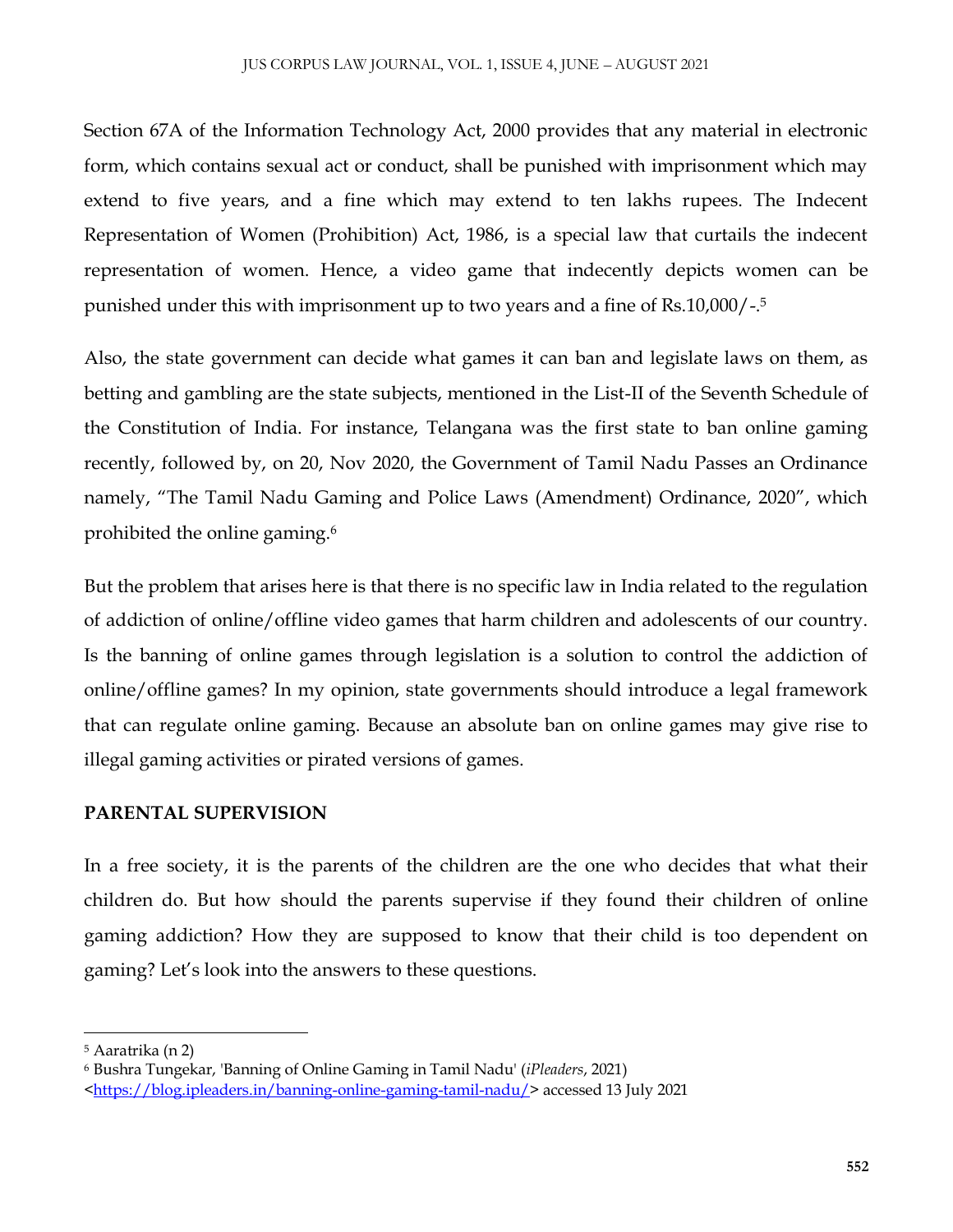If the children are talking about their game incessantly, and they play continuously for hours and hours and get angry or defensive when elders made them stop. If the daily needs like eating, sleeping of the children are disrupted and there are constant complaints of headaches, soreness in the fingers, or red eyes because of their gaming habits, then they are likely to have an addiction.

But parents can tackle this problem to addiction of the online/offline games of their children without panicking. The best way to resolve this is by being present in the gaming world of their children and playing together with them. It can help in setting healthy limits. It's not easy for all the parents to get familiar with gaming but this approach can be very helpful in tackling this issue and can create an amicable environment at home. They can make sure that the games are age-appropriate and content-appropriate or not. Parents can even carry out a digital detox and establish the screen balance guidelines. They can put parameters down when it comes to how long their children can play the video games and not allow children to have gadgets in their rooms after the lights are off. Parents can ensure that their children have alternative activities like sports or clubs that make them engage with their friends in the real world<sup>7</sup>

## **INTERNATIONAL PERSPECTIVE**

 $\overline{\phantom{a}}$ 

World Health Organization (WHO) has defined "Gaming Disorder" as a pattern of persistent or recurrent gaming behavior and it is so severe that it can take precedence over other interests of life. The symptoms of such gaming disorder include dysfunctional control over gaming, increased priority of gaming despite the negative impacts of it on studies, work-life, social life, relationships, or spiraling financial costs. Many countries are wrestling with this issue of online gaming addiction of children and adolescents. Let's have a look at how countries are dealing with this issue globally.

<sup>7</sup> Andy Robertson, 'Advice to Prevent Gaming Addiction in Young Children' (*Internet Matters*) [<https://www.internetmatters.org/hub/question/gaming-addiction-can-prevent-children-developing/>](https://www.internetmatters.org/hub/question/gaming-addiction-can-prevent-children-developing/) accessed 13 July 2021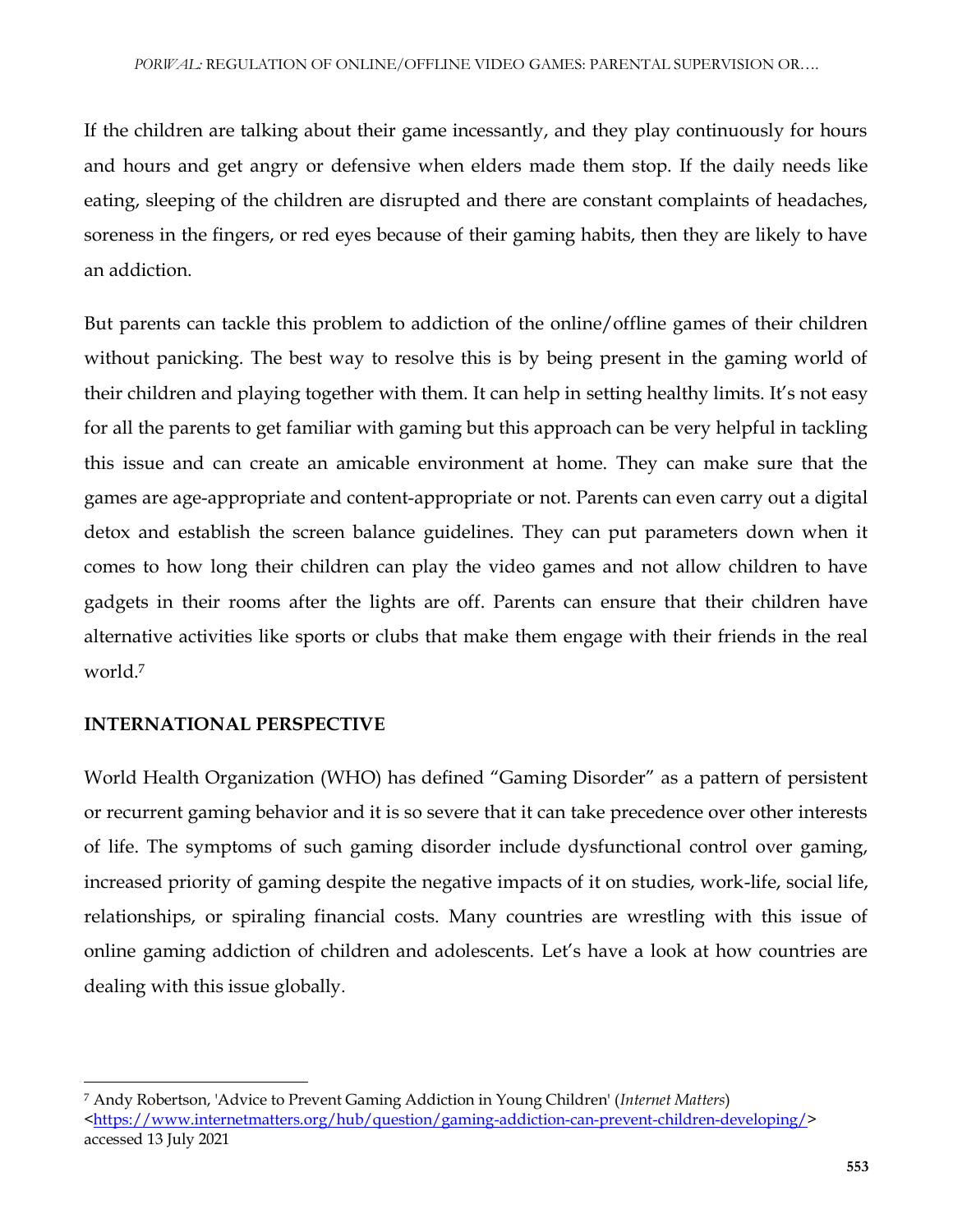The Government of South Korea has introduced a law that bans access for children under 16 years of age from online games between 12:00 to 6:00 KST. In Japan, players are alerted when they spend more than a certain amount of time each month while playing games. <sup>8</sup>

In China, the problems of nearsightedness and poor academic performance among children and young adults have been identified by the top officials. The blame for these problems is on the addiction to video games. So, to curb the addiction, The National Press and Publication Administration announced some regulations like, the users younger than 18 years of age are banned between 10 p.m. and 8 a.m. They are not permitted to play more than 90 minutes on weekdays and three hours on weekends and holidays. Also, the minors would be required to use their real names and identification numbers when they logged in to play games. The rules also limit the expenditure of young people on purchases made through applications such as virtual weapons, clothes, pets, etc. Depending upon age, those purchases are now capped at \$28 to \$57 a month. Biggest companies like Tencent and Netease, have already imposed limits on younger users.<sup>9</sup>

## **CONCLUSION**

 $\overline{a}$ 

With the growth of technology, the menace of addiction to online and offline video games has occurred. Throughout the paper, various ways of controlling this addiction have been seen. Although the governments of various countries are taking steps to address this issue, most are not highly effective to check this addiction in children and young adults. Because, children and young adults would still find ways to play video games by using their parent's phone or identification number, where there is an age restriction. They can also go for offline games, that do not require an internet connection and hence, are difficult to regulate by the government. To protect the interests of children and adolescents from the ill effects of addiction, a legal framework is the need of the hour, otherwise, the nation will be in a perilous

<sup>8</sup> 'Children Treated or Computer Gaming Addiction under NHS Long Term Plan' (*England.nhs.uk*, 2021) [<https://www.england.nhs.uk/2019/10/children-treated-for-computer-gaming-addiction-under-nhs-long-term](https://www.england.nhs.uk/2019/10/children-treated-for-computer-gaming-addiction-under-nhs-long-term-plan/)[plan/>](https://www.england.nhs.uk/2019/10/children-treated-for-computer-gaming-addiction-under-nhs-long-term-plan/) accessed 15 July 2021

<sup>9</sup> Javier C Harnandez and Albee Zhang, '90 Minutes a Day, until 10 P.M.: China Sets Rules for Young Gamers' (*Nytimes.com*, 2019) [<https://www.nytimes.com/2019/11/06/business/china-video-game-ban-young.html>](https://www.nytimes.com/2019/11/06/business/china-video-game-ban-young.html) accessed 15 July, 2021